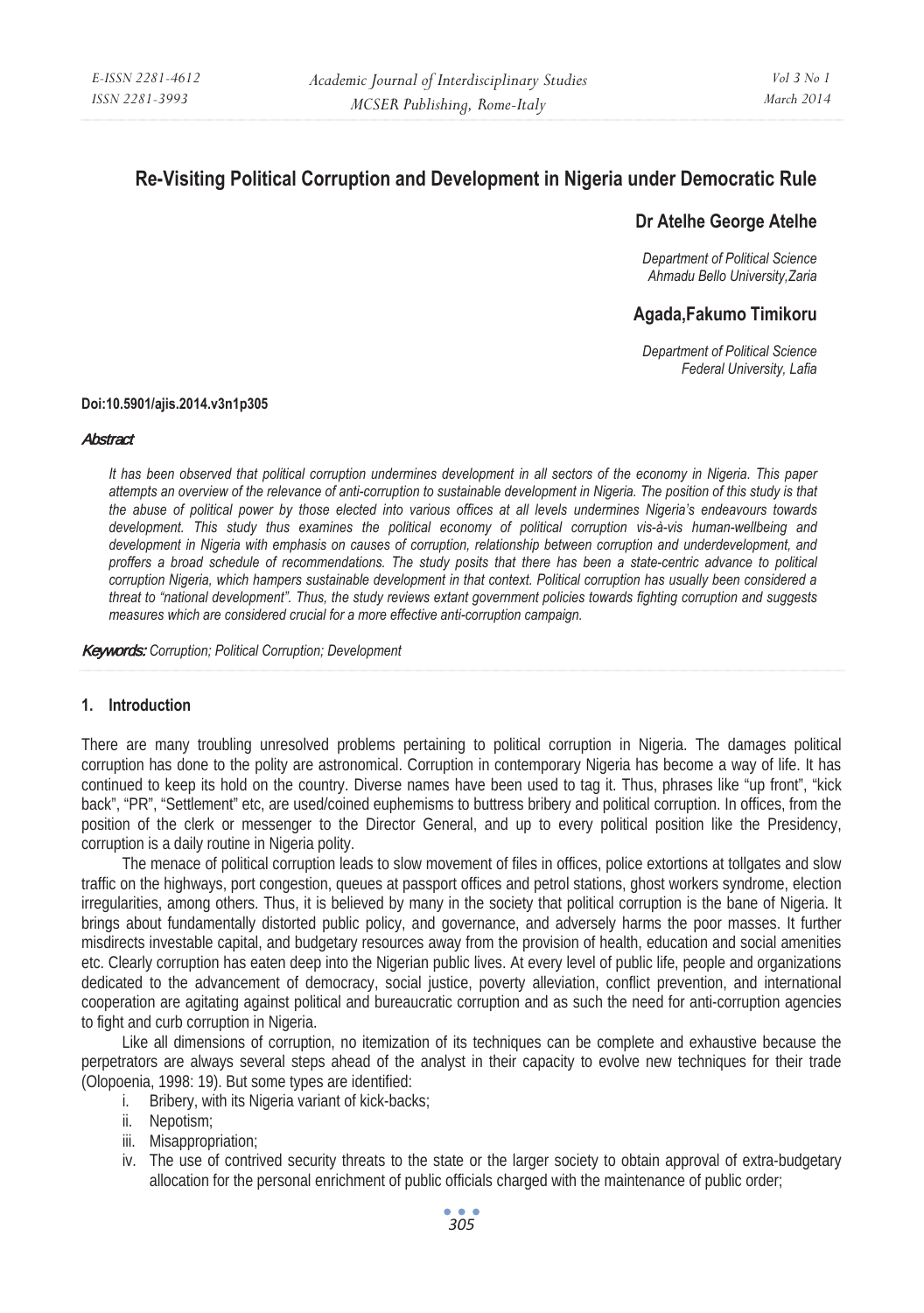- v. The exploitation of privileged relationship with key public sector managers for the purpose of acquiring competitors business assets;
- vi. Auto-corruption;
- vii. Extortion; and
- viii. Employment patronage.

However, all these variants of corruption can be generally found or located within the five species of graft, namely political corruption or corruption of greed, bureaucratic corruption, electoral corruption, embezzlement and bribery. Corruption is coined from the Latin word; *coruptus* which in essence means '*to destroy*'. Corruption has broadly been defined as a perversion, or a change from good to bad. Specifically, corruption or corrupt behaviour involves the violation of established rules for personal gain and profit (Dike, 2008: 4). Corruption is efforts to secure wealth or power for private benefit (Lipset & Lenz, 2000, 112-114).

This study attempts an overview of the relevance of anti-corruption to sustainable development in Nigeria. The position of this study is that the abuse of political power by those elected to various offices at all levels undermines Nigeria's endeavours towards development. This study thus examines the political economy of political corruption vis-àvis human-wellbeing and development in Nigeria with emphasis on causes of corruption, relationship between corruption and underdevelopment, and proffers a broad schedule of recommendations.

## **2. Conceptual Clarifications**

A convenient starting point of any analysis will be the clarification of the concepts that will be used in the discourse. For this study, they include corruption; political corruption; and development.

## *2.1 Corruption*

The Phenomenon of corruption now forms part of everyday discourse especially in a country like Nigeria, where the phenomenon is believed to be the major cause of underdevelopment. Despite the attention the phenomena has attracted, and the recognition of its manifestations by the public, and concept, like many others in the social sciences, has remained un-amenable to a comprehensive and all-embracing definition. This is so because the concept is used to describe a multitude of deviant behaviour and attempts to offer a precise definition have tended to confuse corruption with other related offences. Osoba (1996), for instance, defines corruption as any "anti-social behaviour conferring improper benefits contrary to legal and moral norms, and which undermines the authorities' capacity to secure the welfare of all citizens". From the above definitions, we could describe an act as corrupt when:

- i. It involves an individual holding a position of authority, trust or responsibility, whether in the public or private sector and
- ii. The act committed contravenes any rule, law or regulation, including existing norms and values of a community or an institution
- iii. It is done intentionally to advance narrow private interests and or objectives.

This vividly explains the present Nigerian dilemma where governance is carried out without respect to the wishes and aspiration of the people etc.

#### *2.2 Political Corruption*

Political corruption takes place within the domain of political authority. It occurs when the politicians and political decisionmakers, who are entitled to formulate, establish and implement the laws in the name of the people, are themselves corrupt. It also takes place when policy formulation and legislation is tailored to benefit politicians and legislators. Political corruption is sometimes seen as similar to corruption of greed as it affects the manner in which decisions are made; it also manipulates political institutions, rules of procedure, and distorts the institutions of government (*NORAD. ch.4, Jan. 2000: the Encyclopaedia Americana, 1999).*

## *2.3 Development*

Development in human society is multi-facet process. It had been quite similar to the older concept of "progress" or advancement and there has been some effort to give the concept a precision. To a large extent the literature on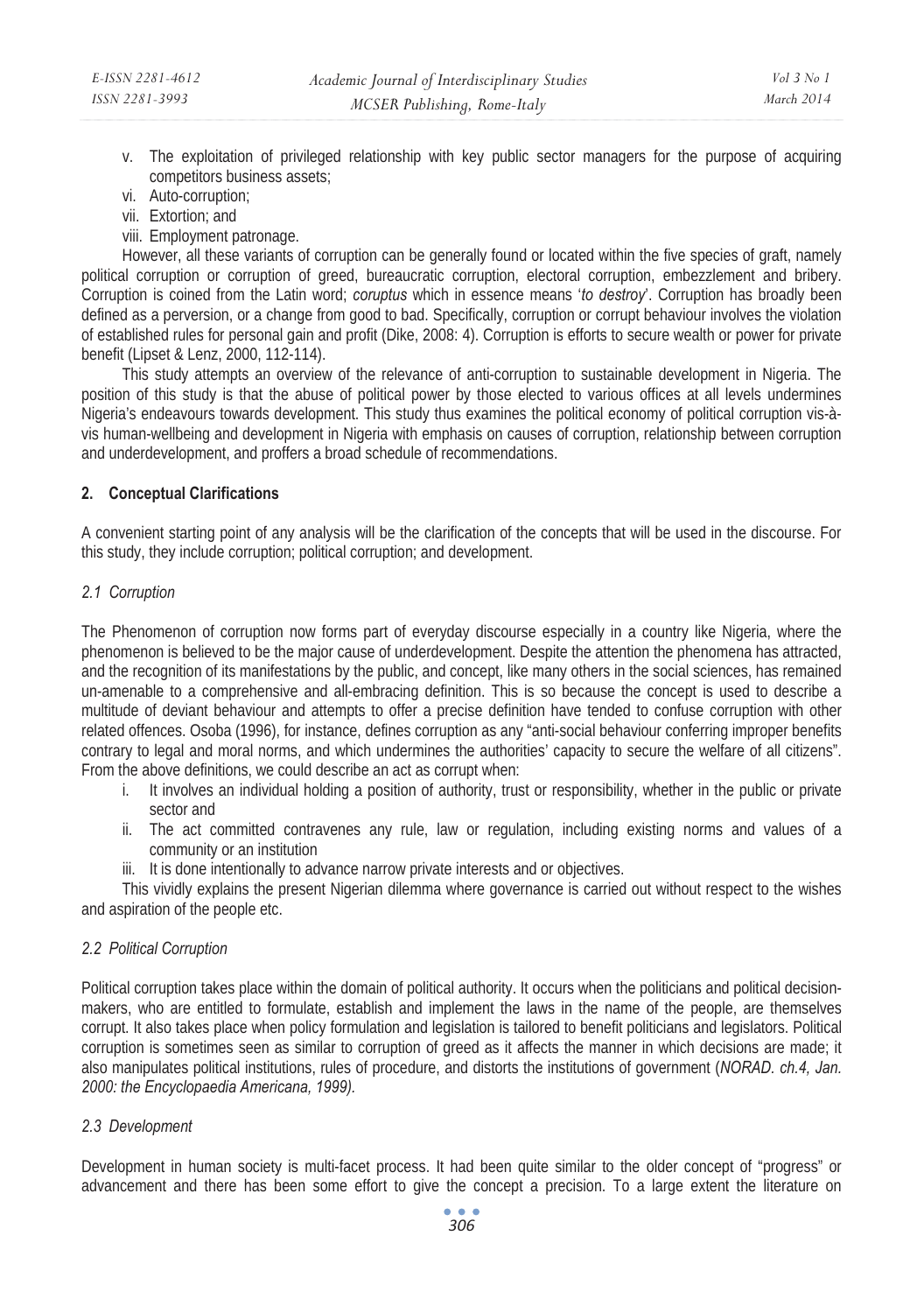| E-ISSN 2281-4612 | Academic Journal of Interdisciplinary Studies | Vol 3 No 1 |
|------------------|-----------------------------------------------|------------|
| ISSN 2281-3993   | MCSER Publishing, Rome-Italy                  | March 2014 |

development shows that it is a nebulous concept. Given this, diverse models or paradigms have emerged to explain what it means. Thus, several definitions have been advanced to make the concept clearer. In this regard, some scholars equate growth development, and see it in terms of an increase in total per capita income or output. Others prefer to identify structural changes as a major component of development, arguing that growth (increase in output) must be accompanied with structural changes-reduction in poverty, inequality, unemployment, access to basic social amenities, etc. (Nye 1967).

#### **3. Forms of Political Corruption**

- **Bribery:** The payment (in money or kind) that is taken or given in a corrupt relationship. These include *kickbacks, gratuities, pay-off, sweeteners greasing palms*, etc (Bayart et. Al 1997, p.11).
- **Fraud:** It involves some kind of trickery, swindle and deceit, counterfeiting, racketing, smuggling and forgery (Ibid. p.11).
- **Embezzlement:** This is theft of public resources by public officials. It is when a state official steals from the public institution in which he/she is employed. In Nigeria the embezzlement of public funds is one of the most common ways of economic accumulation, perhaps, due to lack of strict regulatory systems.
- **Extortion:** This is Money and other resources extracted by the use of coercion, violence or threats to use force. It is often seen as extraction *from below* (The police and custom officers are the main culprits in Nigeria) (Bayart et. al 1997, p.11).
- **Favouritism:** This is a mechanism of power abuse implying a highly biased distribution of state resources. However, this is seen as a natural human proclivity to favour friends, family and anybody close and trusted.
- **Nepotism:** This is a special form of favouritism in which an office holder prefers his/her kinfolk and family members. *Nepotism*, (which is also common in Nigeria), occurs when one is exempted from the application of certain laws or regulations or given undue preference in the allocation of scarce resources (*NORAD, ch.1, ch.2 & ch.4, Jan. 2000; Amundsen, 1997 Girling* 1997; also see *Fairbanks*, Jr. 1999).

#### **4. Incidence and Prevalence of Corruption in Nigeria**

The prevalence of corruption especially in the public domain, is a cancer worm eaten deep into the very fabrics of our nation (Nigeria); and the apparent intractability and endemic situation adversely affect the present and the future of Nigeria is at stake; hence, the relevance of anti-corruption serves as a panacea to sustainable development in Nigeria. Since 1996, international anti-corruption agreements have served to heighten political commitments to fight corruption have identified fundamental international norms and practices for addressing corruption. Fighting corruption was once thought to be the domain of each government. Due in part to anti-corruption agreements, reinforced by the growing statements of political will, it is now universally accepted by the international community to complement and assist a government's effort to fight corruption, and that the international community has a genuine interest in seeing corruption addressed locally and on global scale.

Corruption in Nigeria has been traced to the rise of public administration. The introduction of western education, urbanization, monetized economy, formal international trade and exchanges during this period in no small ways contributed to the growth of individualism which led to the rise of corruption. In addition, the Indirect Rule system in Southern Nigeria brought with it incidences of public office corruption. Considering the influence and power these chiefs wielded, all kinds of tricks and activities were exploited to secure and keep such appointments. Many of the appointed people were of questionable character who often became intoxicated by power, leading them to abuse and misuse of office. In 1919 and in 1930, reports submitted by the Secretary of Native Affairs found that applicants merely sought warrants for self-enrichments and profligacy. The same act of corruption was reported of court clerks and messengers.

The nationalists who took over the government from the colonialists before full independence was attained were not free acts of corruption. For instance, the Foster-Sutton Commission of Inquiry set up to look into the management of the African Continental Bank owned by the Eastern Region government in the mid-1950s found that the bank had been strengthened by the addition of two million pounds of public funds by Dr. Nnamdi Azikwe. In the Post Colonial era, the Coker Commission of Inquiry in the early 1960s also found the activities of some Western Region Government Corporation as tainted by corrupt practices. The Federal government and regional levels during the First Republic (1960- 1966) were also corrupt as they were characterized by electoral corruption and malpractices involving the use of money to buy votes, employment of thugs to intimidate political opponents, hiring of assassins to eliminate opponents, hijacking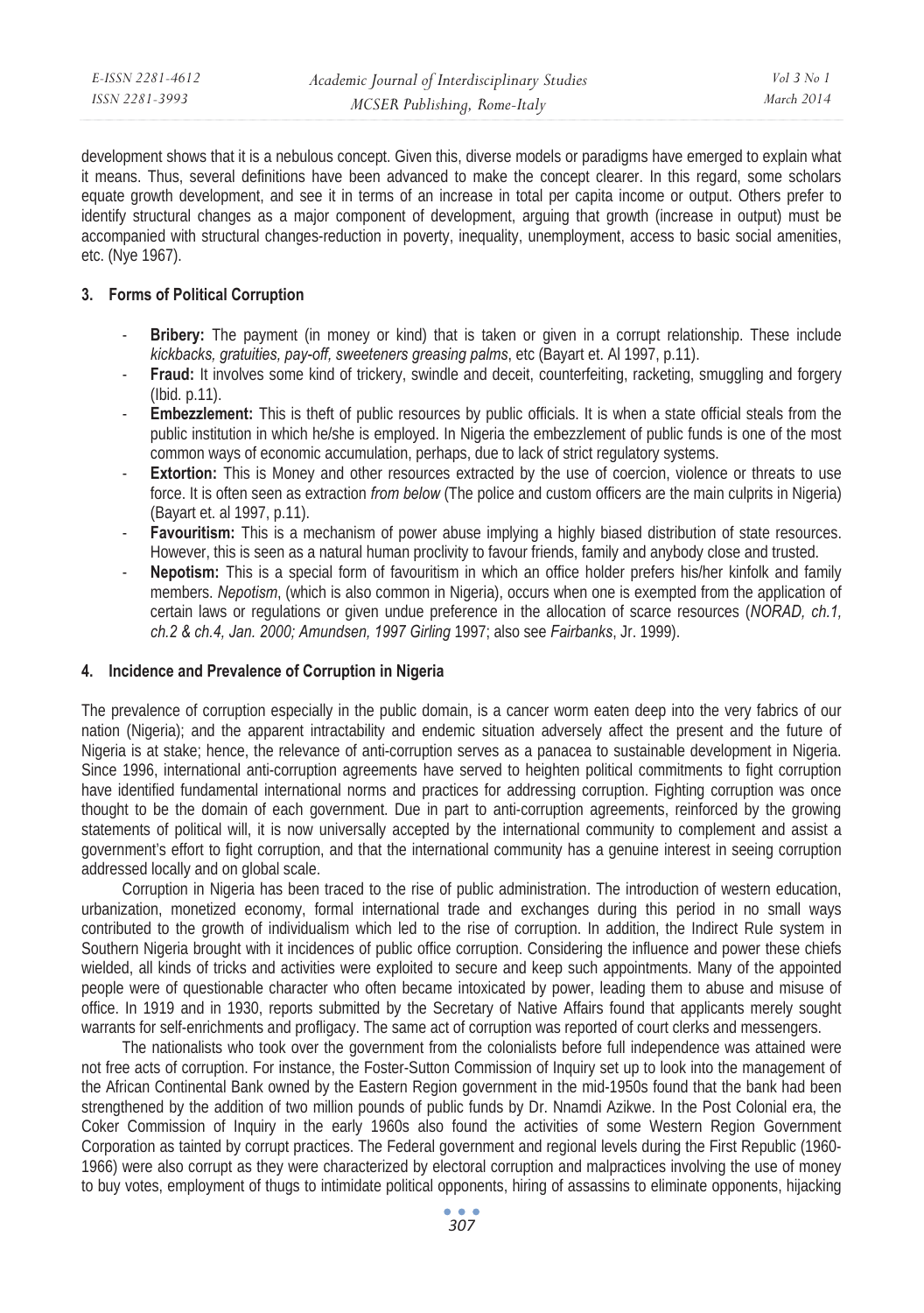| E-ISSN 2281-4612 | Academic Journal of Interdisciplinary Studies | $Vol_3$ No 1 |
|------------------|-----------------------------------------------|--------------|
| ISSN 2281-3993   | MCSER Publishing, Rome-Italy                  | March 2014   |

of electoral boxes and materials, and the printing of fake voting cards, etc.

The military regimes (1966-1979; 1983-1998) tended to be more corrupt than the regimes they claimed to have come to correct. Despotism, which inevitably characterizes military regimes, destroyed a culture of accountability and institution of programmes such as WAIC (War Against Indiscipline and Corruption) and MAMSER (Mass Mobilization Socio-Economic Reconstruction) to check corruption were more of window dressing as these programmes were shortlived and largely ineffectual because there was no sincerity behind their introduction as seen from the sudden inexplicable acquisition of wealth by serving military officers and their cronies. The record of General Sani Abacha loot alone was put at between \$5-6 Billion dollars while the issue of disappearance of \$12-4 Billion dollars Gulf War oil windfall under General Ibrahim Babangida remains an unresolved mystery. It is common knowledge today that million regimes institutionalized corruption and corrupt practices and enthroned a culture of graft (Owolabi 2007).

The civilian administration of 1979-1983 was also characterized by lack of accountability, electoral fraud, violence and kick-backs. When Chief Olusegun Obasanjo assumed office on May 1999, he made it clear from the outset that the government was determined to fight corruption and to this end he put in place two anti-graft bodies to deal with the problem. Despite this effort, corruption continues to thrive with the country ranking as one of the most corrupt countries in the world.

## *4.1 Transparency International Corruption Perception Index (CPI) Report*

Corruption is a global ethical and legal issue and is defined by Transparency International as the abuse of entrusted power for private gain. The aim of the Global Corruption Report is to bring the matter of corruption to the attention of the world and aid in combating it. It is also designed as a tool to help policy makers and the public to change corrupt behaviour by providing guidelines and recommendations within the report. The Global Corruption Report uses various sources of information including experts and activities, as well as up to date research, in order to bring to the fore the recent developments in corruption. The report also addresses international and regional trends, highlights significant cases and uses the Bribe Payers Index and the Corruption Perceptions Index as empirical evidence of corruption. The report provides an assessment of corruption within more than 30 countries, as well as research findings and perspectives, and it is designed to be useful to a broad range of readers. This includes policy makers, journalists, educators, as well as the general public.

In *1996 Study of Corruption by Transparency International and Goettingen University* ranked Nigeria as the most corrupt nation, among 54 nations listed in the study, with Pakistan as the second highest (Moore 1997, p.4). As this was not too bad enough, the 1998 *Transparency International Corruption Perception Index (CPI)* of 85 countries, Nigeria was *81* out of 85 countries pooled (Table A); (Lipset & Lenz 2000; p.113). Also in the 2001 *corruption perception index (CPI),*  the image of Nigeria slipped further down south (ranked 90, out of 91 countries pooled), with second position as most corruption nation, with Bangledesh coming first (Table B).

| Country        | Rank | Country        | Rank | Country     | Rank |
|----------------|------|----------------|------|-------------|------|
| <b>Denmark</b> |      | Finland        |      | Finland     |      |
| Finland        | 2    | <b>Denmark</b> |      | Iceland     |      |
| Sweden         | 3    | New Zealand    | 3    | Denmark     |      |
| New Zealand    | 4    | Iceland        |      | New Zealand |      |
| Iceland        | 5    | Singapore      | 5    | Singapore   | 5    |
| Canada         | 6    | Sweden         | h    | Sweden      |      |
| Singapore      |      | Canada         |      | Netherland  |      |
| Netherland     | 8    | Netherland     | 8    | Australia   | 8    |
| Norway         | Q    | Luxembourg     | Q    | Norway      | o    |
| Switzerland    | 10   | Norway         | 10   | Switzerland | 10   |

**Table B:** Corruption Perception Index (The top 10 countries)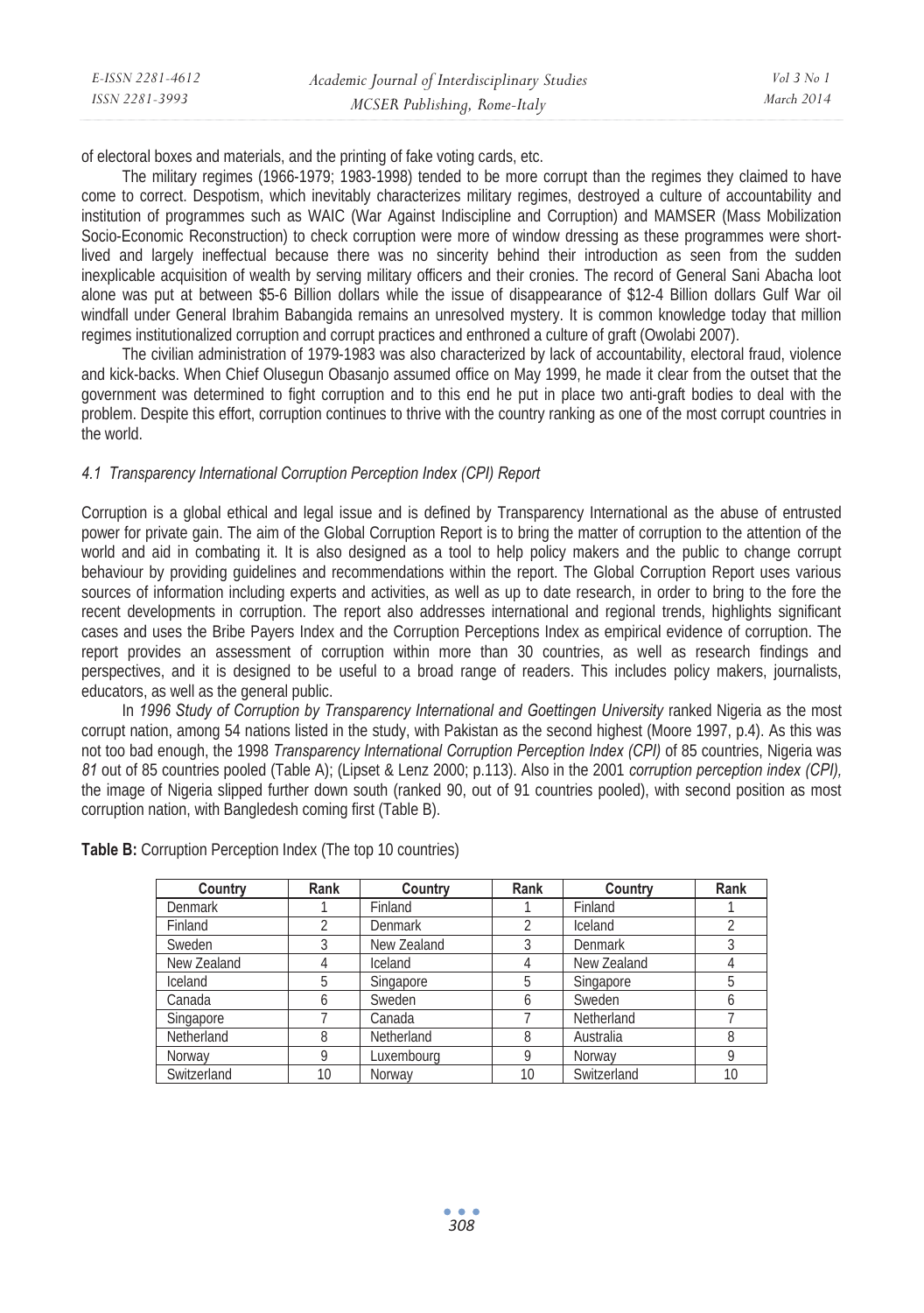| Vietnam   | 75 | Russia         | 81 | Angola     | 124 |
|-----------|----|----------------|----|------------|-----|
| Russia    | 76 | Tanzania       | 82 | Azerbaiian | 125 |
| Ecuador   | 77 | Ukraine        | 83 | Cameroon   | 126 |
| Venezuela | 78 | Azerbaiian     | 84 | Georgia    | 127 |
| Colombia  | 79 | <b>Bolivia</b> | 85 | Taiikistan | 128 |
| Indonesia | 80 | Cameroon       | 86 | Mvamar     | 129 |
| Nigeria   | 81 | Kenva          | 87 | Paraguay   | 130 |
| Tanzania  | 82 | Indonesia      | 88 | Haita      | 131 |
| Honduras  | 83 | Uganda         | 89 | Nigeria    | 132 |
| Paraguay  | 84 | Nigeria        | 90 | Bangledesh | 133 |

**Table B:** Corruption Perception Index (The bottom 10 countries)

#### **Source (s):**

- i. The Transparency International Corruption Index, 1998, and
- ii. Lipset, Seymour and Salman Lenz, ("Corruption, Culture and Marxist," 2000), in Culture Matters, Harrission and Huntington (eds.), 2000, p.113
- iii. The Transparency International Corruption Index, 2001; pp.234-236
- iv. Worldwide Corruption Perception Ranking of Countries Published by Transparency International, According to the Global Corruption Perception Index (CPI) 2009/2010 by Transparency International (TI), a global anticorruption watchdog; Nigeria takes 130<sup>th</sup> position out of the 180 countries.

Global perception of the anti-corruption battle in Nigeria got a modicum of approval, after the global anti-corruption body, Transparency International, TI, moved the country four places up in its yearly ranking of public sector transparency. Nigeria's 139 ranking was up from the 143rd position the country was ranked last year, according to the TI ranking released early yesterday.

In summary, corruption diverts scarce public resource into private pockets, literally undermines effective governance, development, endangers democracy and erodes the social and moral fabric of nations. As it has been noted the lust for power and corruption (and dash) as gift known in Nigeria, is not strictly not a Nigerian problem. Corruption is a global phenomenon and manifest in both *petty and grand forms.*

## **5. Causes of Corruption in Nigeria**

The causes of corruption are myriad; and they have political and cultural variables. Some evidence points to a link between corruption and social diversity, ethno-linguistic fractionalization, and the proportions of country's population adhering to different religious traditions (Lipset and Lenz, 2000). Studies note also that corruption is widespread in most non-democratic countries, and particularly, in countries that have been branded neo-patrimonial, kleptocratic and prebendal (*NORAD 2000).* Thus, the political system and the culture of a society could make the citizens more prone to corrupt activities. However, we shall focus on the fundamental factors that engender corrupt practices in Nigeria. Some of the factors include:

- i. Great inequality in distribution of wealth;
- ii. Political office as the primary means of gaining access to wealth;
- iii. Conflict between changing moral codes;
- iv. The weakness of social and governmental enforcement mechanisms; and
- v. The absence of strong sense of national community (Bryce, 1921)

In Nigeria, the civil service employees view public service as an opportunity for self enrichment; hence incompetence and inefficiency among the public servants have been given as one of the causes of corruption. Pervasive and chronic poverty, extremely high levels of material deprivation; severe deprivation and severe inequalities in the distribution of resources have been advanced as major determinants of corruption in Nigeria (Osoba, 2000, 473; Arowolo 2004, 64). The emergence of the military in the political decolonization of Nigeria, as an important force in the allocation of resources has further distorted income distribution and elevated corruption. Also, contributory is the weak foundation upon which the Nigerian state is built. The state actors capitalize on the 'softness' of the state to enrich themselves at the expense of political and socio-economic development of the country.

Nigeria's Economic and Finance Crime Commission (EFCC), Independent and Corrupt Practices Commission (ICPC) are leading the drive against corruption in Nigeria. But just how serious are these investigative bodies and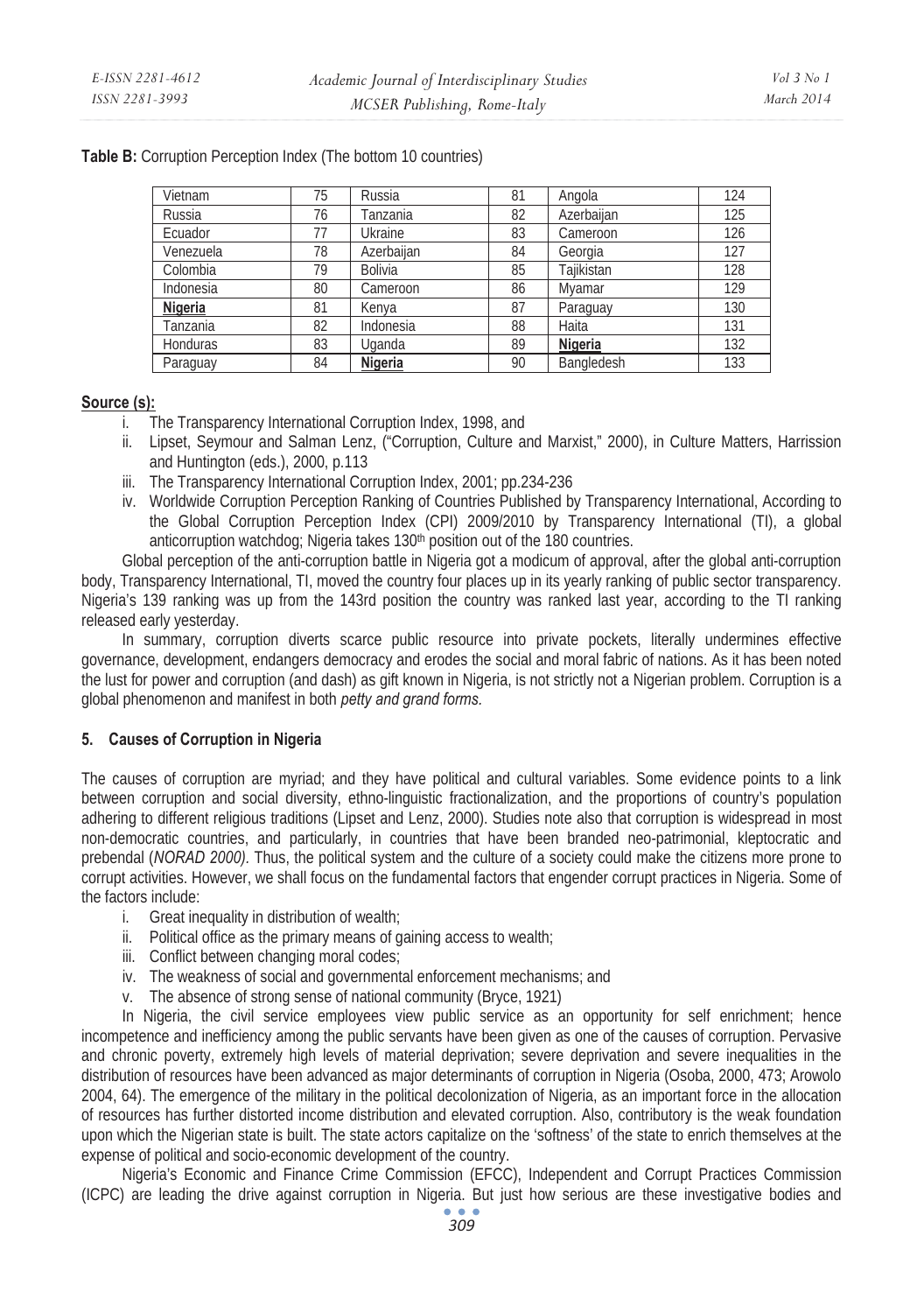| E-ISSN 2281-4612 | Academic Journal of Interdisciplinary Studies | Vol 3 No 1 |
|------------------|-----------------------------------------------|------------|
| ISSN 2281-3993   | MCSER Publishing, Rome-Italy                  | March 2014 |

commissions on corruption? The former head of the Economic Finance and Crime Commission (EFCC) Nuhu Ribadu, was lauded internationally as a beacon of hope in Africa's fight against corruption when he recovered billions of dollars in stolen public funds and successfully prosecuted scores of international fraudsters and to government officials.

According to a report in Nigeria's (*Guardian newspaper in June 11, 2000)* "Corruption has taught the Nigerian a dangerous and wrong lesson that it does not pay to be honest, hardworking and law-abiding". Through corrupt means many political office holders acquire wealth and properties in and outside Nigeria; and many display their wealth (which is beyond the means), but the society does not blink. This has made politics a bid business in Nigeria, because anything spent to secure a political office is regarded as an investment, which matures immediately one gets into office. The brazen display of wealth by public officials which, they are unable to explain the source… point to how bad corruption has reached in the society. Many of these officials before being elected or appointed into offices had little or modest income, but now, they are owners of many properties around the world (*ThisDay Online*, June 24, 2002).

All these, including bad practices of non-payment or late payment of workers, bad business culture of delays and refusal, or late payment of services executed by business establishments in Nigeria are forms of corruption. These kinds of behaviours have the tendency to scare way foreign and local investors, with tremendous negative effects on the economy (*Daily Trust*, July 9, 2002).

#### **6. Effect of Corruption on Development in Nigeria**

Political corruption is an issue that is at the fore-front of national discourse. The concept 'corruption' is one of the most fundamental causes of underdevelopment in Nigeria. Writers have written a lot on corruption and development, e.g. the effects of corruption on a nation's socio-political and economic development are myriad. Its negative impacts effect growth as it, among other things, reduces public spending on education (Mauro 1997; and 1995). Lipset and Lenz note that the effect on growth is in part, a result of reduced level of investment, as it adds to investment risk (2000). The effect of corruption on education comes from the fact that the government spends relatively more on items to make room for graft (Shleifer and Vishny, 1993; Lipset and Lenz, 20002). And corrupt government officials would shift government expenditures to areas in which they can collect bribes easily. Large and hard-to-manage projects, such as airports or highways, make fraud easy. In addition, poverty and income inequalities are tied to corruption (Lipset and Lenz 2000). Development projects are often made unnecessarily complex in Nigeria to justify the corruption and huge expenses on it. The new national stadium in Abuja, which is said to have gulped millions of Naira more than necessary, is a case in point. This also explains why the Goodluck Jonathan administration has made the fight against corruption a priority.

Corruption is not new in Nigeria, and since it is a global phenomenon, it is not unusual to Nigeria. If there is a lack of control of corruption in every sphere in the nation, it is then like the old saying: when water chokes you, what do you take to wash it down? (*The Philosophy of Aristotle, 451-ME2783, p.355).* Corruption is endemic in all governments, and it is not peculiar to any continent, region and ethnic group. Corrupt practices did not begin today; its history is as old as the world. Ancient civilizations have traces of widespread illegality and corruption. Thus, corruption has been ubiquitous in complex societies from ancient *Egypt, Israel, Rome, and Greece* down to the present (Lipset and Lenz 2000, pp.112- 113).

Corruption has been around for over decades, the recent development in Nigeria where discoveries of stolen public funds run into billions of *US Dollars* and Nigeria Naira, make these observations adequate and appropriate. Corruption is probably the main means to accumulate quick wealth in Nigeria. Corruption occurs in many forms, and it has contributed immensely to the poverty and misery of a large segment of the Nigerian population. Also, a vast emerging evidence of corruption by public officers over the years especially in the Babangida regime who smuggled on expensive car into the country in a container declared as containing essential food items without paying the necessary excise duties. The *Punch* in its editorial, on March 8, 1999, discovered that corruption is one of the greatest challenges of the world.

Corruption wastes skills as precious time is often wasted to set up unending committees to fight corruption, and to monitor public projects. It also leads to aid forgone. Some foreign donors do not give aid to corrupt nations. For instance, the International Monetary Fund (IMF) has withdrawn development support from some nations that are notoriously corrupt. And the World Bank has introduced tougher anti-corruption standard into its lending policies to corrupt countries. Similarly, other organizations such as the Council of Europe and the Organization of American States are taking tough measures against international corruption (OECD, December 1997).

Corruption causes a reduction in quality of goods and services available to the public, as some companies could cut corners to increase profit margins. Corruption effects investments, economic growth, and government expenditure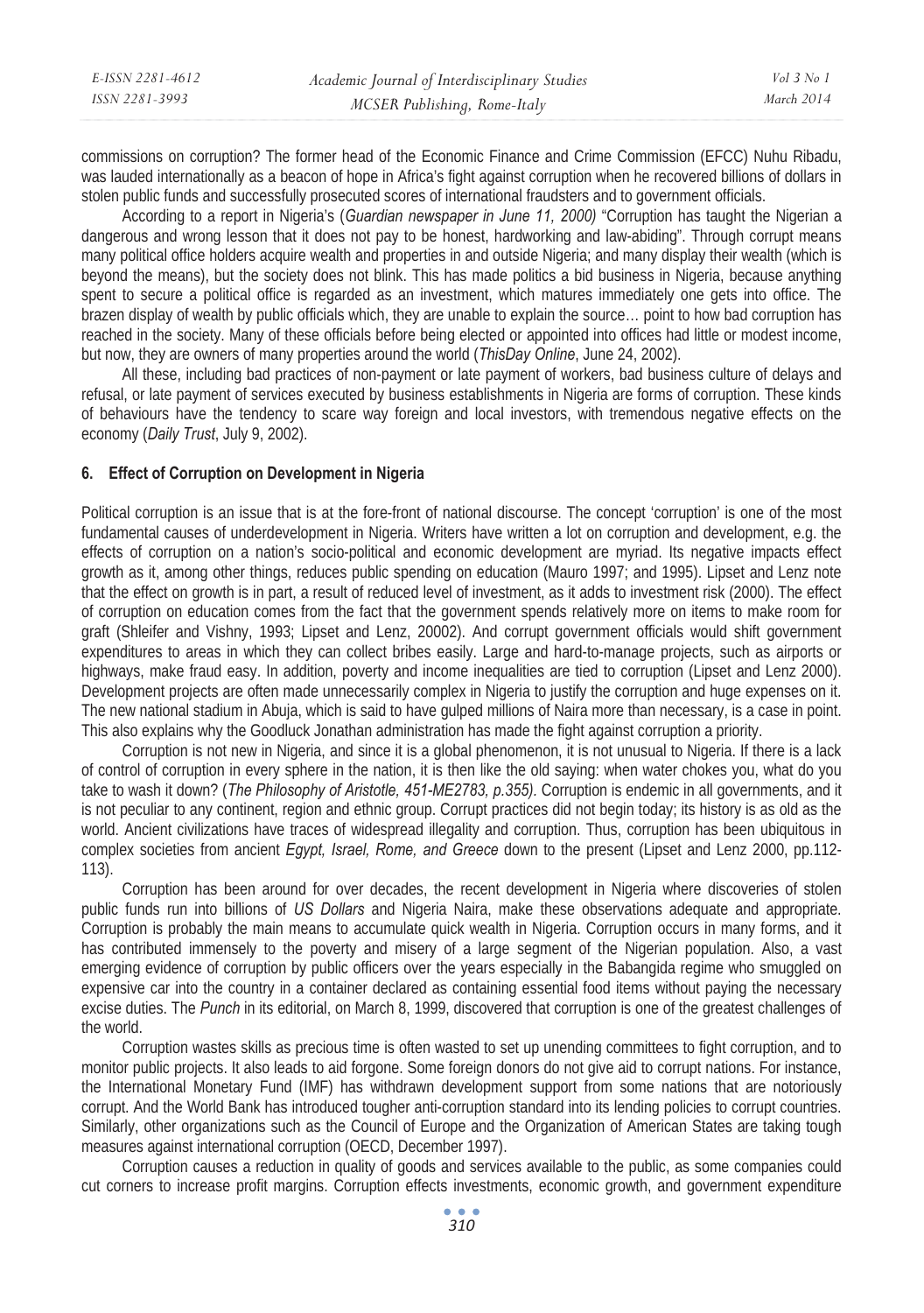| E-ISSN 2281-4612 | Academic Journal of Interdisciplinary Studies | Vol 3 No 1 |
|------------------|-----------------------------------------------|------------|
| ISSN 2281-3993   | MCSER Publishing, Rome-Italy                  | March 2014 |

choices; it also reduces private investment (Mauro 1997). Corruption is politically destabilizing, as it leads to social revolution and military takeovers. Most "post-coup rationalizations" in less developed worlds point to corruption. The General Buhari's post-coup broadcast to Nigerian in 1983 is a case in point (Welch, Jr., 1987). By hiding under the excuse of corruption to topple a legitimate government in Nigeria will seize to be a credible reason for the involvement of the military in Nigerian politics in future. This is because many of the previous military leaders in Nigeria were as corrupt, if not more corrupt than the civilian politicians they replaced. Corruption was even blamed for the first 1966 military coup in Nigeria. However, the post-electoral crisis in the *Western Region* and the fear of Northern domination of the affairs of Nigeria were other reasons (Wallerstein, March 14, 1966; & Kilson, Jan 31, 1966).

## **7. Conclusion and Recommendations**

#### *7.1 Conclusion*

One of the authors whose work we reviewed noted, that one of the reason why the measures against corruption have not been fruitful in Nigeria is that they have operated at a level (of mere) symbolism (Osoba 1996). Corruption has defied all measure adopted to combat it in Nigeria, apparently, because those waging the corruption wars are themselves corrupt. In the name of turning Nigeria into a corruption-free society, the nation has experimented with many policies. It has tried the Judicial Commissions of Inquiry; the Code of Conduct Bureau, it had also wrestled with the Public Complaints Commission to no avail. Furthermore, with the defunct Mass Mobilization for Social Justice and Economic Recovery (MAMSER), and the National Open Apprenticeship (NOA), but corruption instead blossomed. Then, General Buhari clobbered Nigerians with his horsewhip branded the War Against Indiscipline Council (WAIC), without success. Also, the civilian administration of President Olusegun Obasanjo has instituted an Independent Corrupt Practices Commission (ICPC), which seems to have power only over the corrupt poor, now the Economic Crime and Financial Commission (EFCC).

However, while the Justice Oputa Panel and the Justice Akambi commissions were interrogating the poor corrupt individuals involved in petty thefts, the politicians and the known ex-military Generals have been busy politicking around the nation with money stuffed in their Ghana-must to (bag) unperturbed. But to win the apparent war on corruption in Nigeria, the Obasanjo's slogan of "there must be *no sacred* cows should not be a mere political rhetoric". It should be put into practice by prosecuting all the known corrupt political heavy weights in the society, as they contribute in making the nations inchoate laws inoperable. As Kanu Agabi, the Attorney General and Minister of Justice noted at a meeting with state commissioners police:

*Some of our leaders are doing everything they can to make the work of the police impossible. Big men are the greatest criminals and except you go after the big criminals and bring them to book, the rate of crime may not reduce. (But if you bring three or four of these big men to book, the rate of criminal activities would reduce. He declared, Arrest ministers, arrest (the) big people and others would fear (The Vanguard, 30th March, 2002).* 

Nigeria have for long been living on the survival of the fittest and grab-whatever-comes-your-way mentality (Dike, October 6, 1999; Dike, February 5, 2002). The re-orientation of the youth in Nigeria to a good value system could help in the war against corruption. The World Values Survey of 1990-1993 has a lot of attitudes and values information, which notes a relationship between values and corruption (World Values Study Group, 1994). Preaching the gospel and practice of virtue is the ultimate solution to behavioural change and reduction in corruption. This implies that enough goods and services, prosperity and economic growth, and which would in turn allow the citizens the freedoms to live a meaningful life.

The keys to effectively managing corruption in any society are honesty and integrity, effective leadership and governance, transparency and accountability, because corrupt leaders cannot wage effective war against corruption. It is appropriate to emphasize the important good and enforceable policies toward controlling corrupt behaviour. And policies should be reviewed periodically to close any loophole and to catch-up with events in the society. Robert S. McNamara, former president of the World Bank and Ford Motor Corporation, argued that for any campaign against corruption to be successful in Sub-Saharan Africa, certain characteristics should be common in the plans against corruption. His suggestions on how to control corruption in the region include to:

- i. Require direct, clear and forceful support of the highest political authority: the president and prime minister;
- ii. Introduce transparency and accountability in government functions, particularly in all financial transactions;
- iii. Encourage a free press and electronic media to forcefully report to the public on corrupt practices in the  $\bullet$   $\bullet$   $\bullet$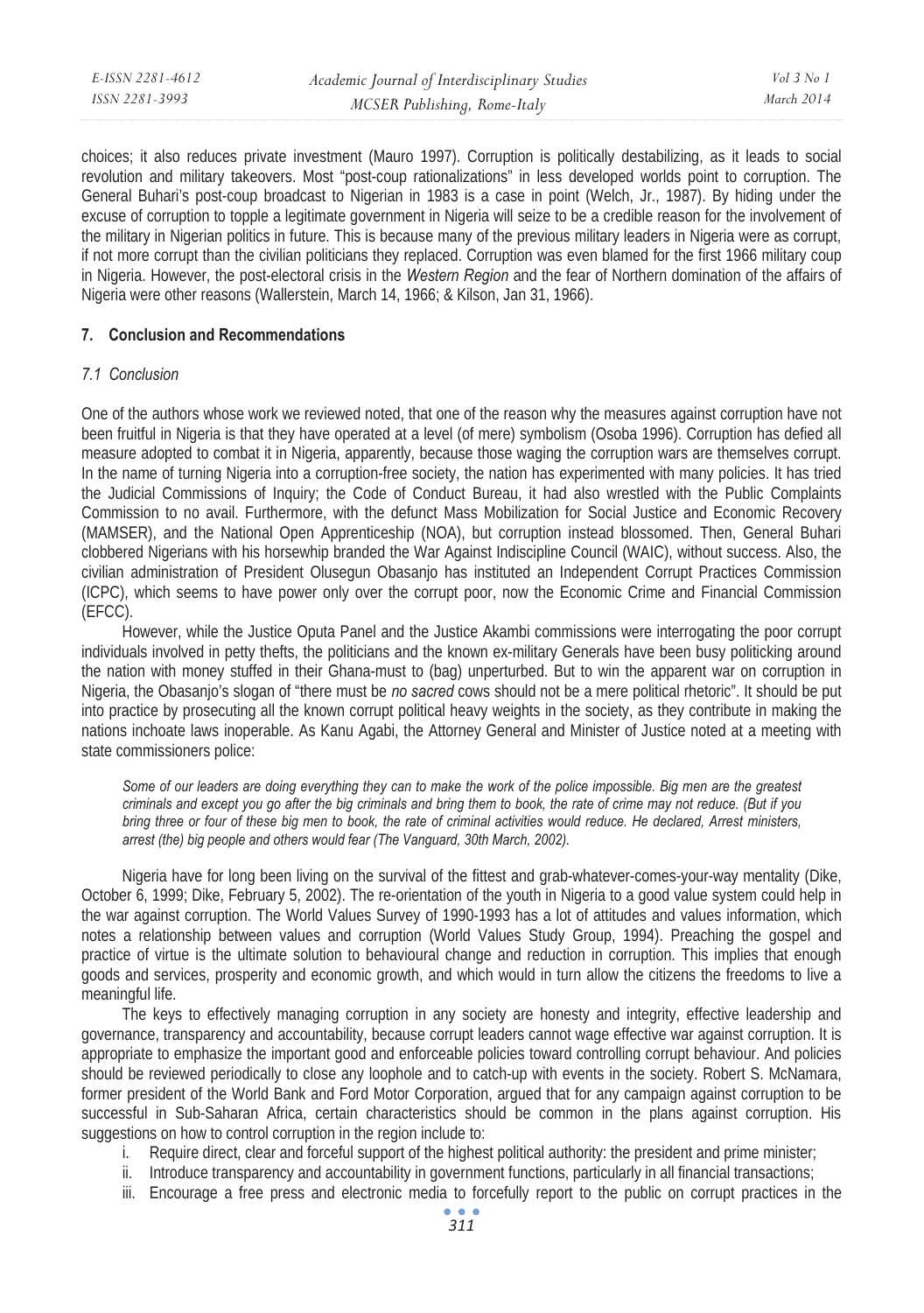society;

- iv. Organize civil society to address the problem of corruption brought to light by the process of transparency and the activity of the media;
- v. Introduce into government watch-dog agencies anti-corruption bureaus; inspectors general; auditor-general and ombudsmen (government official appointed to receive and investigate complaints made by individuals against abuses or capricious acts of public officials, etc), which will identity corrupt practices and bring them to public attention;
- vi. Minimize government regulations, particularly those involving the issuance of licenses, permits and preferential positions, thereby restricting opportunities for rent-seeking by corrupt means;
- vii. Insert anti-bribery clauses into all major procurement contracts and with the assistance of both international financial institutions and bilateral and agencies insist that international corporation, bidding on African procurement contracts, accept such clauses and the penalties associated with their violation;
- viii. Introduce similar anti-corruption clauses into contracts relating to privatization of government enterprises, and the development of natural resources;
- ix. Ensure that enforcement is predictable and forceful; and
- x. To criminalize the acts of bribery; prohibit the deduction of bribes for tax purposes; and erect barriers to transfer to western financial institutions of financial gains derived from corrupt practices (United States Information Agency, Nov 17, 1997).

Essentially therefore, corruption can be said to have been institutionalized in Nigeria and is created and fuelled by the dominant political elite in the society which ensures that the masses remain at once poor and neglected and therefore malleable to underdevelopment and political manipulation. As Alagoa similarly noted, "The lower class, though instruments of the ruling class, are themselves recipients of institutionalized deprivation and dehumanization which also deny them of the capability to accord respect and dignity to other human beings beside the rulers" (Alagoa, 1997).

## *7.2 Recommendations*

Corruption is a social virus which must be tamed if development is to thrive. Therefore, is worthy of mention some strategies that would be employed in fighting it. All forms of corruption, including its open and secret manifestations like bribery, over-invoicing, advance fee fraud, (known in Nigeria idiom as 419), election rigging and falsification of voters' registers, money laundering, examination malpractices, embezzlement of or late payment of workers' salary, have different reason why they occur, even though central to them are institutional or structural and not decadence of value system.

For corruption to be curbed and development to be engendered in Nigeria, the following options would need to be explored and employed:

- i. Corruption must be identified as a factor in national development of Nigeria and must be uprooted with bottomtop strategies which must involve the entire sundry.
- ii. Campaign against corruption must be simple to understand, even by the starkest of the unlettered.
- iii. Poverty must be fought head-on. No campaign against corruption would sell when the majority of the population lives in abject poverty. Avenues for job creation and micro-credit schemes must be found, if the vicious circle of poverty is to be ended.
- iv. The government, at the state level, must always listen to the people. Corruption will thrive amongst a population whose leaders do not listen. Deliberately, deaf government tends to be bad, inept and corrupt as well.
- v. The government must always have a change of heart in the way and manner it conducts itself and its affairs, especially when such affairs are anti-people. Since reforms should be embarked upon in order to chart a new course for the public service delivery and transparent and good governance.
- vi. As contained in the National Economic empowerment and Development Strategies (NEEDS) documents empowering the people will help spell a death knell for corruption and sound a note of readiness for maximization of Nigeria's development potentials. This can be done by improving he people's health, education, environment, integrate rural development, housing and employment. This can further be achieved via youth development, provision of safety nets, gender and geo-political balance, and pro-people pension reforms.
- vii. The media have critical roles to play in curbing corruption by monitoring and exposing it. In other words,